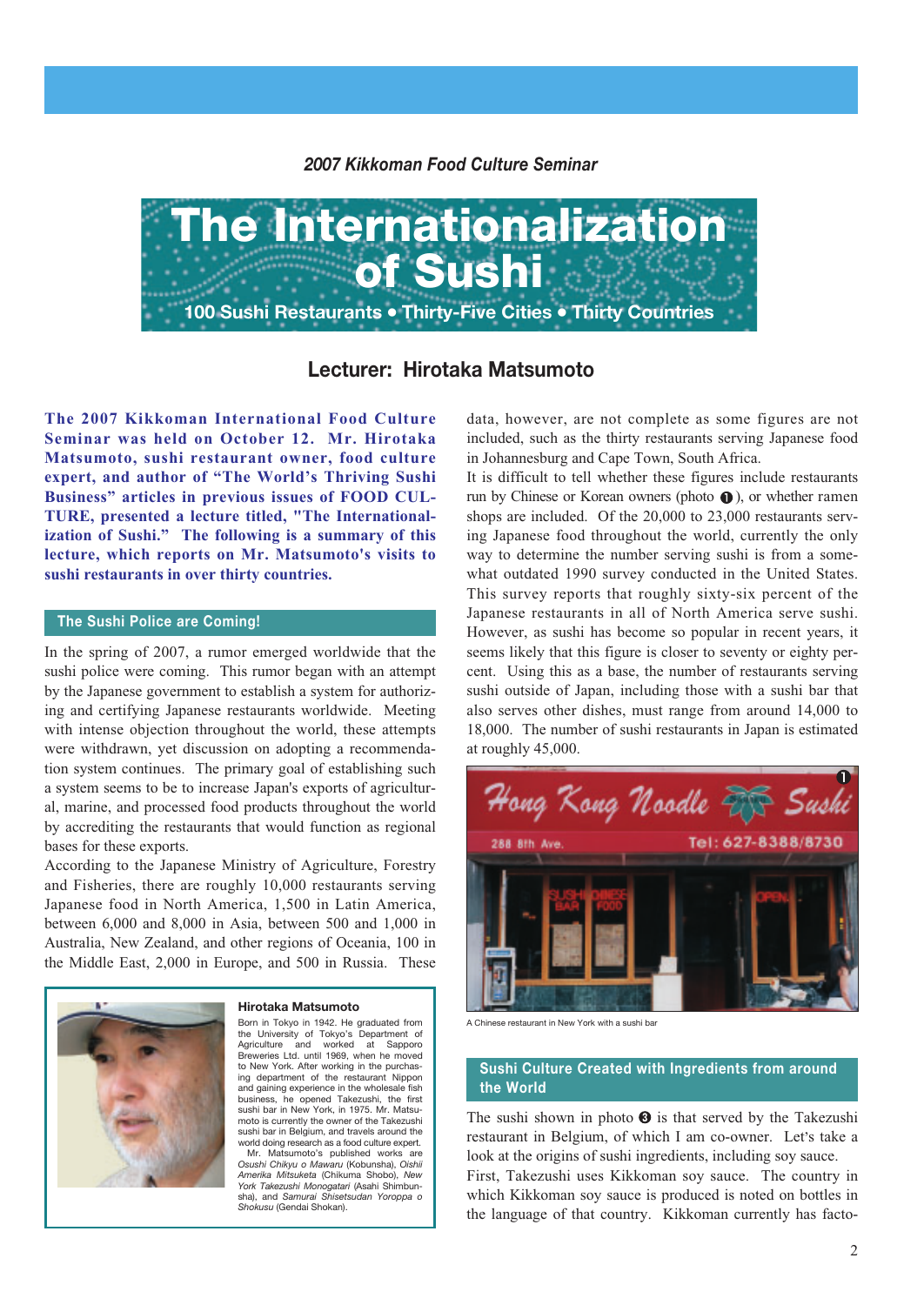

ries in six countries. Soy sauce has been imported from the Netherlands to Belgium since the Netherlands factory opened in the fall of 1997. Previously, soy sauce was imported from a factory in Singapore. Photo  $\Theta$  is a picture of Kikkoman soy sauce sold in ordinary stores offering Japanese foods, with the fourth line from the bottom indicating, in Dutch, that the soy sauce was made in the Netherlands.

The sushi vinegar used at Takezushi is produced by Mizkan, and the bottles note that they are products of the U.K. Gari, or pickled ginger, is consigned by Kanefuku of Japan and grown in China for export to other countries. Nori, or seaweed, is also a product of China, consigned by Yamamotoyama. The wasabi (Japanese horseradish) used at Takezushi is a powdered type, surprisingly, made in the U.S.A.

Photo  $\Theta$  shows sushi made with such ingredients as toro (fatty tuna), maguro (bluefin tuna), and Japanese sea bass. Belgian fish merchants purchase the fish at the Rungis wholesale market outside of Paris, which, since the establishment of the European Union, is possible on an almost daily basis. Toro and maguro come from the Mediterranean Sea; ikura (salmon roe), surf clams, and Alaskan pink shrimp come from Canada; sea urchin comes from Norway; and Japanese conger comes from South Korea. When Japanese conger is not available, Belgian eel boiled in a sweet sauce, or frozen broiled eel from China, is used. Somewhat surprisingly, none of the ingredients come from Japan. It seems entirely possible that a major force behind the popularity of sushi throughout the world is the availability of ingredients all over the world.

## **Kokuho Rose, the Pride of California Rice**

Rice is the next imperative in sushi. The first overseas sushi boom occurred in the U.S. This is probably due to the ready availability of California rice, which allowed restaurants to offer reasonably priced sushi. Had it been necessary to import rice from Japan, the prices would likely have been five to ten times higher.

Californians began growing rice around the middle of the 19th century, during the San Francisco gold rush. The diet of the many Chinese immigrants who came to mine gold or to work on construction of the Transcontinental Railroad depended on rice, which, at that time, was imported from China. One local farmer decided that rice produced in the U.S. would be a lucrative crop and the rest, as they say, is history. A longgrain rice of the indica variety had been grown in the Mississippi delta region since the beginning of the 18th century, but this variety did not do well in California. Californians

next tried the short-grain japonica variety with seed imported from Japan. However, as Americans are not fond of sticky rice, the Japanese rice proved extremely unpopular. This ultimately resulted in the development of a medium-grain hybrid of the long-grain indica variety and the short-grain japonica variety in 1948, and California rice was born. Although this variety was quite popular, it was not favored by the Japanese because it was not sticky enough. This led to further development, with the assistance of a Japanese immigrant known as the "Rice King", resulting in the premium Kokuho Rose rice in 1962. Kokuho Rose rice became so popular that it was also used in Japanese restaurants, ultimately increasing the number of Japanese restaurants and establishing itself as the American rice used in sushi.

On a side note, Japan experienced a terrible rice harvest in 1993, caused by cold weather. This led to the import of California rice, which was not well received by the Japanese people. The reason for this was that the imported rice was not the premium Kokuho Rose rice. Had the premium Kokuho Rose rice, or an equivalent, been imported, Japan's reception of California rice would likely have been very different. The Akita Komachi and Koshi Hikari varieties of rice from Japan are also grown locally for those not satisfied with Kokuho Rose rice. Takezushi in Belgium uses the Nishiki variety of California rice.



An assorted deluxe sushi plate available for €30. (roughly ¥5,000) at Takezushi in Belgium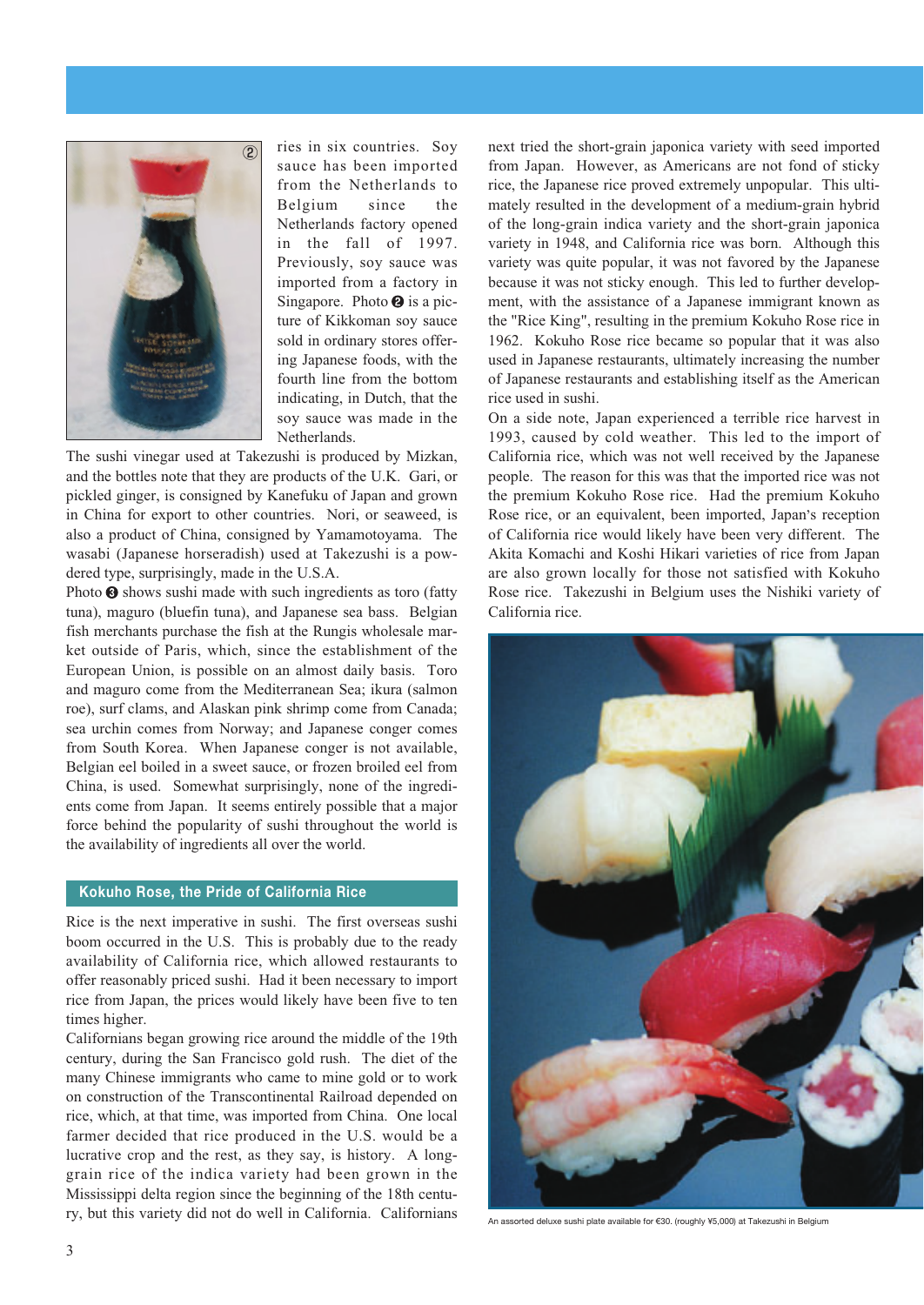

celli, near Milan, is the center of rice production in Europe. The Alps can be seen in the distance

The world's largest rice paddy region straddles the three countries of Brazil, Argentina, and Uruguay, and is simply amazing to see. There are rice paddies for as far as the eye can see. One of the companies growing rice in this region is Josapar (Joaquim Oliveira S.A. Participation), with roughly 10,000 hectares, or forty square miles, of rice paddies. Compared to the one hectare, or two-and-a-half acres, owned by the average Japanese rice farmer, the scale of Josapar's operations is incredible.



**South American and European Rice** Yoshida rice is grown in São Paulo for the local employees of the Japanese YKK Corporation. Once the rice has been rationed to employees, the remainder is sold on the market. This rice is extremely popular, and is soon sold out. However, as Brazilian rice loses much of its flavor about three months after harvest, due, it is thought, to characteristics of the soil, California rice, which maintains its flavor throughout the year, is also imported and is quite popular.

> Photo  $\bullet$  shows a rice field in the watershed region of the Po river, in Italy, which served as the backdrop to the 1949 film, Riso Amaro (Bitter Rice), starring Sophia Loren. Akita Komachi rice, brought from Japan by the owner of the Japanese restaurant, Rokko, in Rome, is grown on consignment by the Italian farmers, and then shipped throughout Europe.



Photo  $\Theta$  shows a number of rice varieties available in Brussels, one of which is the Tama Nishiki variety. Another variety visible in photo  $\Theta$  is Minori rice, grown by Spanish farmers on consignment from the Okura Corporation of Japan. Normally sold in twenty-kilogram bags, Minori rice is also sold at stores offering Japanese foods in Belgium.

Spain's Valencia, famous for its paella, a rice dish made with Mediterranean seafood, must surely have been producing rice for centuries. Perhaps this is why Spain's rice is so delicious.

Rice is actively cultivated in Leeton, Australia as well. Cultivation began with seed imported from California, and the rice produced in this region is now exported to places such as Hong Kong and South Africa. It goes without saying that this rice is used at local Japanese restaurants.

# **Sushi Topics**

## **1.** *Nori*

The direct translation of *nori* is seaweed, and it is made from various species of a genus of red algae. For some time, Americans believed that seaweed was inedible. However, with the popularity of Japanese dishes like sushi, they have come to realize that it is a healthy food, now sometimes called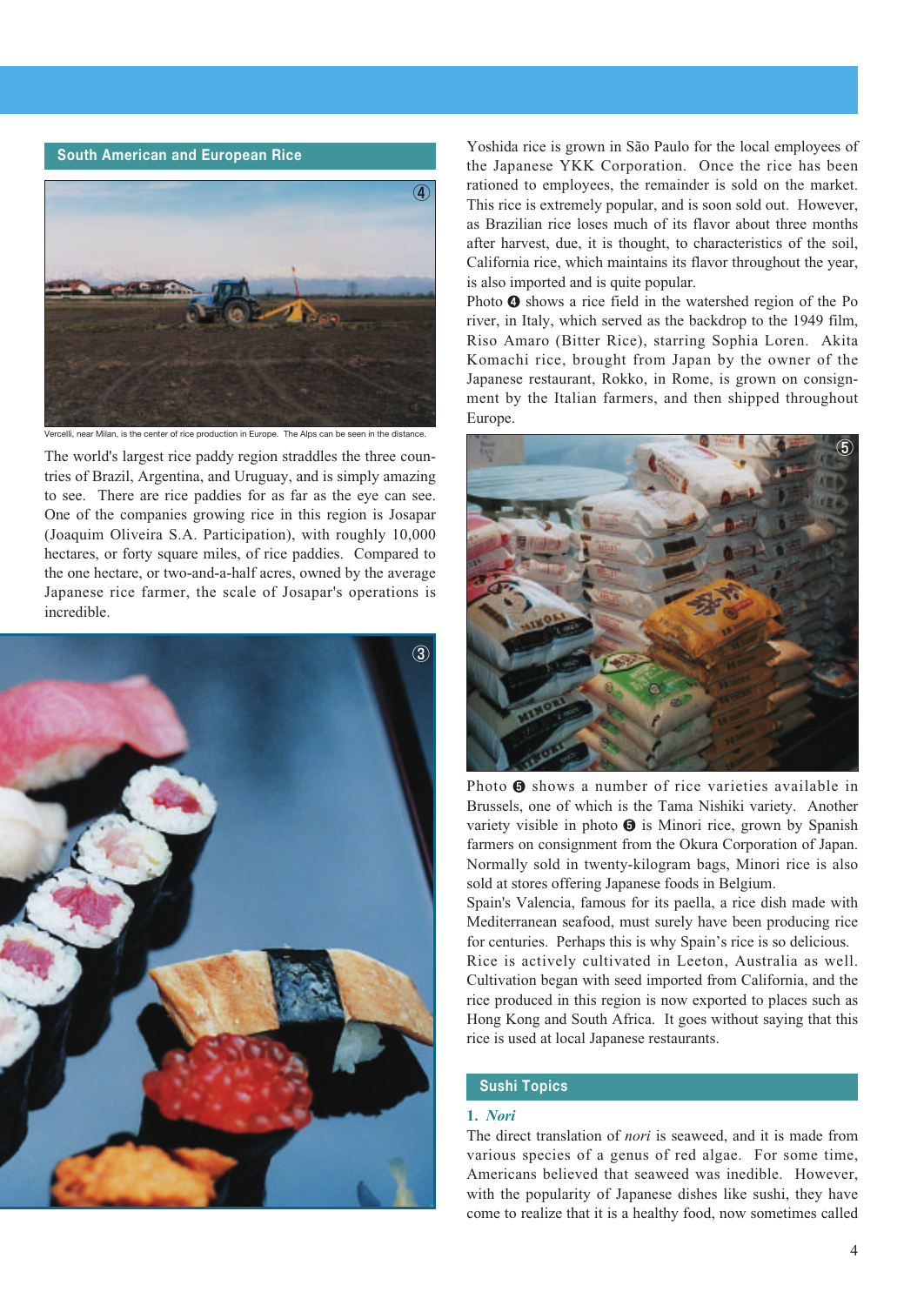#### a "sea vegetable."

The British have advised against eating hijiki, a brown sea vegetable, because studies have shown that it contains high amounts of inorganic arsenic. One of the problems may be in the way *hijiki* is prepared. In Britain, raw *hijiki* is sauteed, whereas in Japan, *hijiki* is first dried and then cooked, which could reduce the amount of inorganic arsenic. This helps to illustrate clear differences in food cultures.



## **2.** *Wasabi* **(Japanese Horseradish)**

It seems that most overseas Japanese restaurants do not use genuine *wasabi*. While some of the more exclusive Japanese restaurants use *wasabi* paste, many others simply use horseradish. With agricultural quarantines in most countries being quite strict, it is very time consuming and expensive to import genuine *wasabi* from Japan. This, in turn, increases the price of foods made with the genuine article. As reference, products containing fifty percent or more genuine *wasabi* are labeled as having been made with genuine *wasabi*. Those made with less than fifty percent genuine *wasabi* are labeled as having genuine *wasabi* included.



### **3. Fish Substitutes**

The fish used in sushi can sometimes be replaced with other varieties when the traditional fish is not available. The tilapia shown in photo  $\Theta$  is an African tropical fish used as a substitute for sea bream. It is such a good replacement that many people do not even notice that it is not sea bream. The Nile

perch shown in photo  $\bullet$  is raised in Africa's Lake Victoria, and is often deep fried for hotel buffets. Japanese conger can be substituted with snake eel, but care should be taken with farmed yellow tail, as deformities sometimes occur. Once the yellow tail is filleted, however, deformations cannot be detected. Scrap fish meat is sometimes mixed with vegetable oil or margarine to produce a cheap substitute for toro or negitoro. In this case, the product served is a far cry from the dish that was ordered, so be aware when eating at extremely inexpensive restaurants!



#### **4. Sushi and Religion**

Judaism has many laws regarding diet, including those that prohibit the eating of fish without scales or fins. Just after Takezushi opened, the first customer, and many afterwards, were Jewish. While there are many Jewish denominations, all with varying degrees of adherence to traditional laws and customs, the more liberal Jewish people who frequented Takezushi definitely helped in the success of the restaurant. The sign in photo  $\Theta$  indicates that this sushi bar is kosher. Food in accord with Jewish law is termed "kosher", and restaurants or shops selling kosher foods are regulated by a rabbi who guarantees that the food is indeed kosher. Therefore, the variety of sushi ingredients at a kosher sushi restaurant is extremely limited, and the prices are quite high. Part of the reason for the high prices, is that remuneration for the rabbi is included.